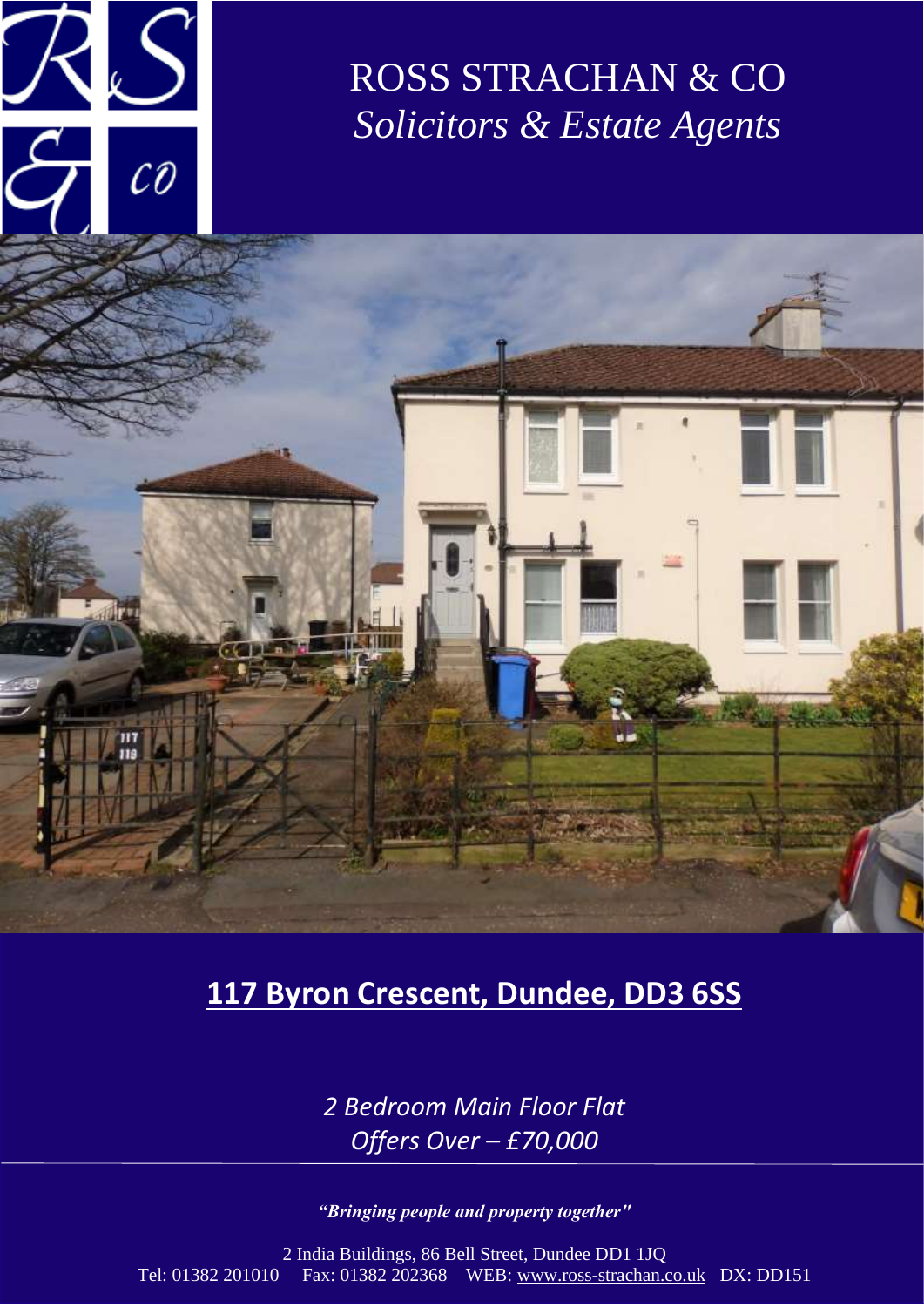

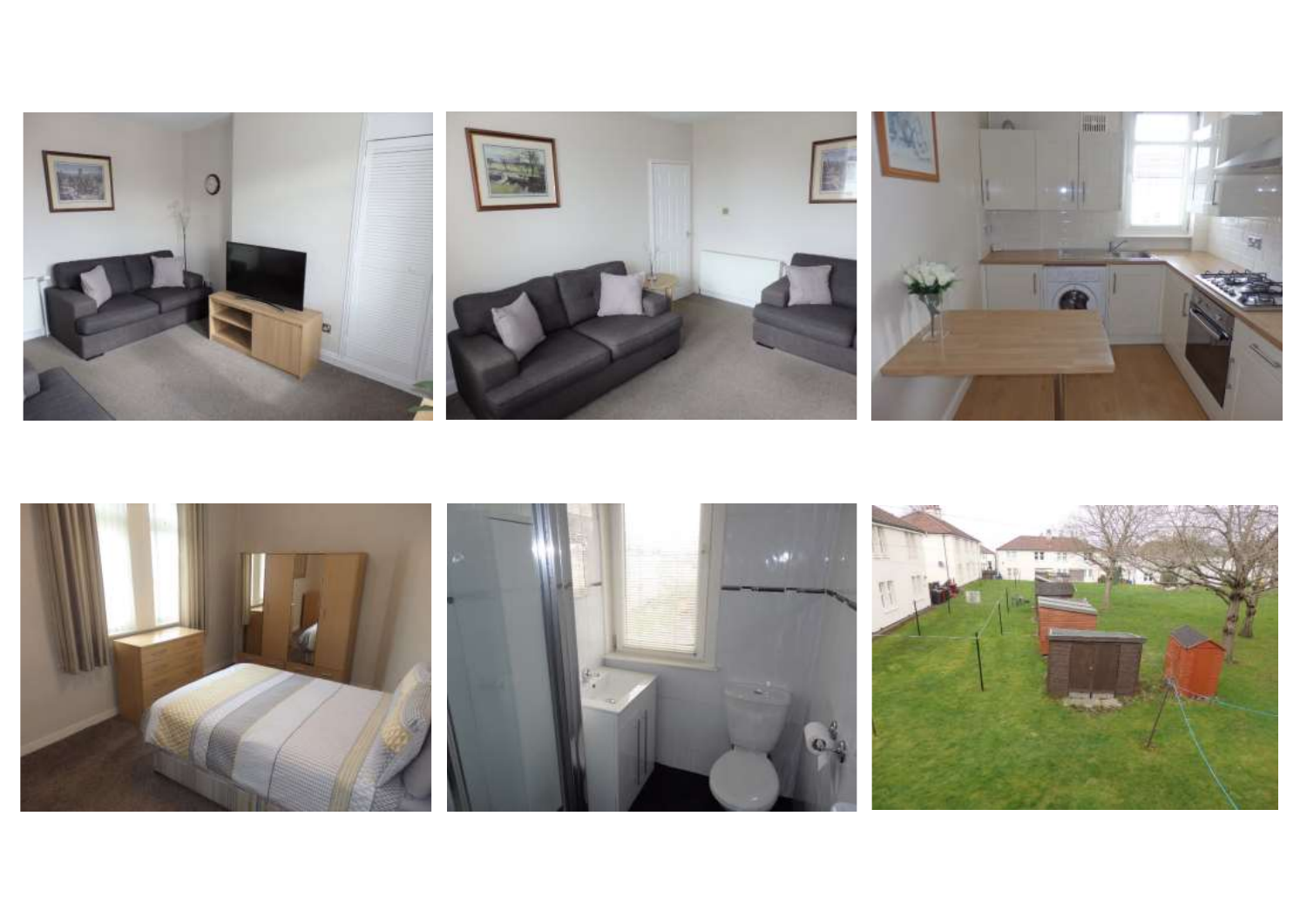## **The Property**

This attractive property is located in an established and desirable residential area of Dundee. The property is an upper floor flat with main door entry, off street parking and ample on street parking. These spacious properties are popular with both owners and investors as they offer a large lounge, two double bedrooms, kitchen with casual dining and a shower room. The flat is tastefully decorated and features a recently refurbished kitchen with casual dining and shower room. Gas central heating featuring a Worcester boiler is serviced regularly and UPVC glazed is fitted throughout. Double doors are fitted at the top of the internal stairs.

Throughout its current tenure this has been a much loved and well-maintained home, the gas central heating has been serviced regularly and a door entry system has been fitted so as the front door can be opened from the first floor if required. Additionally, the property has its own attic space, which is accessed from the main hallway with attic ladder. The construction of this property would be described as non-traditional and therefore lending may be limited or restricted.

## **Accommodation**

Lounge  $-13'11''$  x  $11'10''$ Kitchen – 10'00" x 7'6" Shower Room – 8'1" x 4'9" Bedroom 1 – 15'5" x 10'00" Bedroom 2 – 13'00" x 10'00"

## **External**

Off street parking is shared with the lower flat in a communal driveway, whilst there is also ample on street parking as well. The rear gardens are mainly laid to lawn and are currently tended to by Dundee City Council by means of grass cutting. Mutual drying green and shed.

GROUND FLOOR